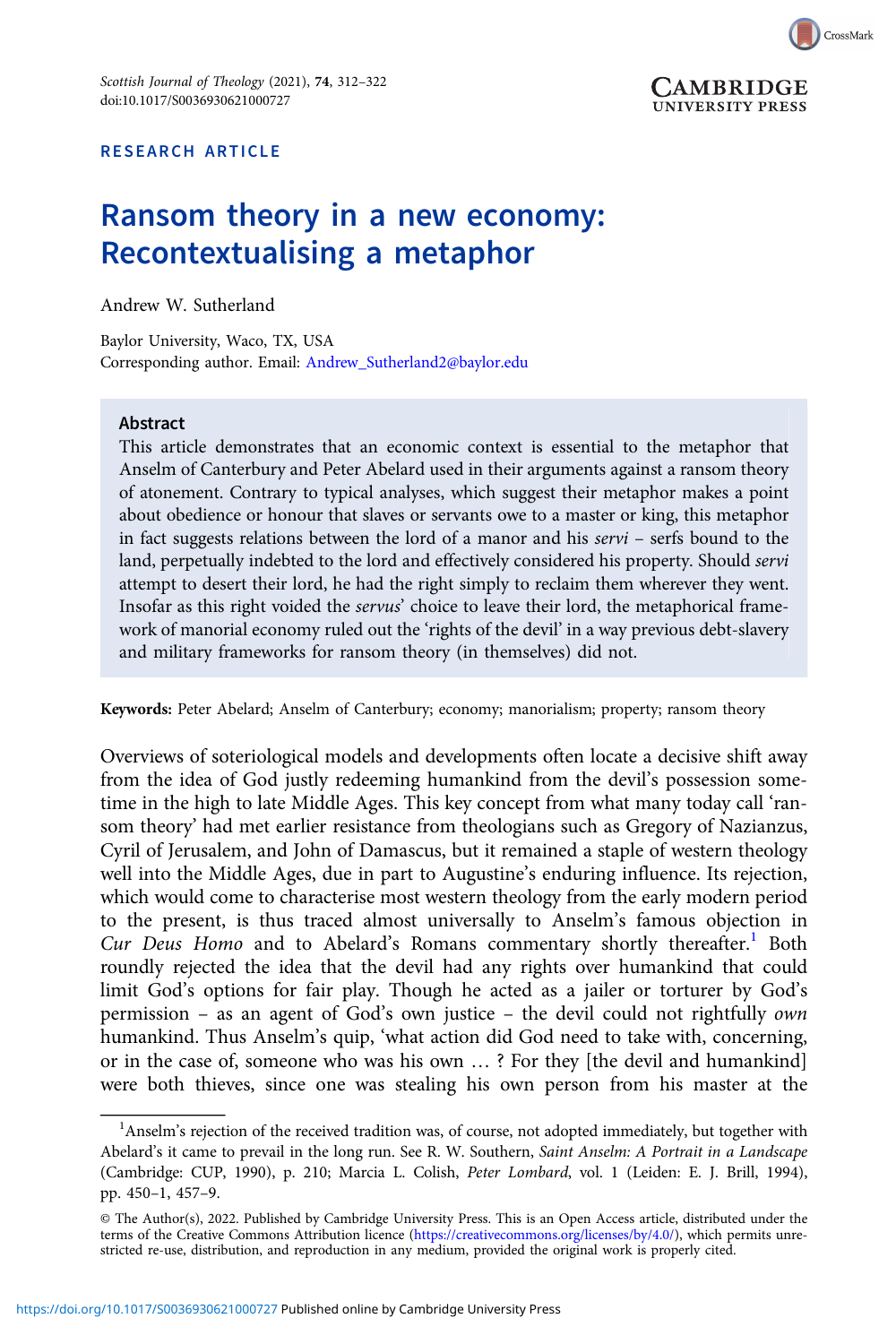instigation of the other.' <sup>2</sup> Or in Abelard's words, 'What right, even, could the devil have to possess a man  $\ldots$  ?<sup>3</sup>

The imagery here is at least partly economic. God's rights, so to speak, are presented in terms that make humans (and the devil) God's property. However, this particular dimension of Anselm's and Abelard's famous arguments has not been thoroughly examined. Analyses of the theological and philosophical motives behind them abound: Anselm, for instance, has been presented variously as defending God's freedom, preserving the absolute distinction between creature and Creator and resisting a *de facto* dualism that had resulted from previous thinkers' mythologisation of the ransom metaphor.<sup>4</sup> Yet, few commentators dwell on the arguments' imagery or consider what it might reveal about the authors' thought. The few that do tend to trade on assertions about master–slave or king–servant relations and concomitant matters of honour or legal authority.<sup>5</sup> No study, as far as I am aware, has explored the economic context for the imagery and its significance for how the imagery functions.

This essay offers such an exploration as a modest contribution to the study of ransom theory's reception and of high medieval soteriology. As I will submit, the essential context for understanding Anselm's and Abelard's remarks on ransom theory is the manorial (or seigneurial) economic relationship between the lord of a manor (not a king) and servi (understood not as slaves or servants in general, but as a particular type of landholding serf), in which the latter owe a perpetual debt to the former that secures their position as his property and gives the lord a right simply to reclaim fugitive servi wherever they go. By casting humans and the devil as God's servi and granting God the inalienable right of a lord to reclaim fugitive servi, Anselm and Abelard ruled out the 'rights of the devil' in a way that previous debt-slavery and military frameworks for ransom theory in and of themselves did not: by rendering humanity's choice of another master utterly void.

The argument proceeds in four parts. First, I examine manorialism in the Norman England and Northern France of Anselm's and Abelard's day. I then demonstrate the coherence of Anselm's argument with manorial property relations, followed by that of Abelard's, detailing how manorialism informs each. Finally, I show the impact of the manorial metaphor by distinguishing it both from the feudal relations with

 ${}^{2}$ Cur Deus Homo (hereafter CDH, with citations in-line), 1.7. All references use Janet Fairweather's translation in Anselm: The Major Works (Oxford: OUP, 2008), altering it where necessary only by substituting the original Latin.

<sup>&</sup>lt;sup>3</sup>Peter Abelard, Commentary on the Epistle to the Romans, trans. Steven R. Cartwright (Washington, DC: Catholic University of America Press, 2011), p. 165. <sup>4</sup>

For freedom, see Ben Pugh, Atonement Theories: A Way through the Maze (Eugene, OR: Cascade, 2014), p. 49; for creation, see Jasper Hopkins, A Companion to the Study of St Anselm (Minneapolis, MN: University of Minnesota Press, 1972), p. 189; and William P. Loewe, Lex Crucis: Soteriology and the Stages of Meaning (Minneapolis, MN: Fortress Press, 2016), p. 77; for resisting dualism, see Colin E. Gunton, The Actuality of Atonement: A Study of Metaphor, Rationality, and the Christian Tradition (London: T&T Clark, 2003), pp. 87–9. <sup>5</sup>

<sup>&</sup>lt;sup>5</sup>See, for instance, Nicholas E. Lombardo, *The Father's Will: Christ's Crucifixion and the Goodness of God* (Oxford: OUP, 2014), p. 170; H. Lawrence Bond, 'Another Look at Abelard's Commentary on Romans 3:26', in William S. Campbell, Peter S. Hawkins, and Brenda Deen Schildgen (eds.), Medieval Readings of Romans (New York: T&T Clark International, 2007), p. 14; C. W. Marx, The Devil's Rights and the Redemption in the Literature of Medieval England (Cambridge: D.S. Brewer, 1995), pp. 21–2; Richard E. Weingart, The Logic of Divine Love: A Critical Analysis of the Soteriology of Peter Abailard (London: Clarendon, 1970), p. 86.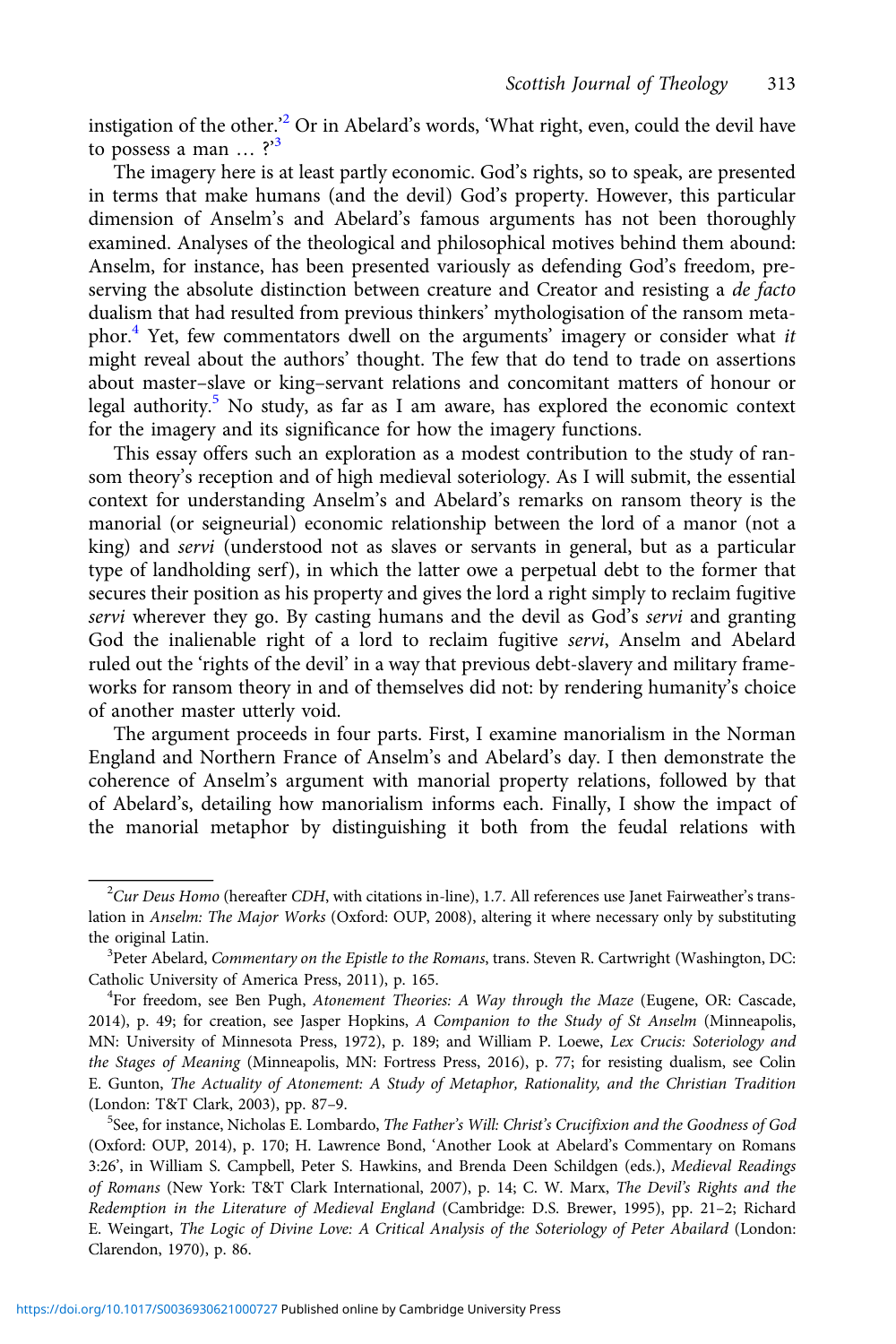which it has been confused and from previous metaphorical frameworks for ransom theory, and by briefly noting the metaphor's influence on Bernard of Clairvaux.

## Manorial/seigneurial economy

Given the diverse and fragmented nature of high medieval Europe, one cannot flatten eleventh- and twelfth-century economic arrangements into a single economic 'system'. Parts of Europe functioned without a lord's manor house at the centre, and even within manorial arrangements the details of economic and social organisation varied between regions, not to mention between manors.<sup>6</sup> Nonetheless, a general pattern prevailed throughout much of high medieval Europe in which daily economic life for most people was built on relations between those who had land and those who held land.

Such economic relations in Norman England are represented in the 1087 Domesday Book, which grouped the population into about fifteen classes, several of which exhibited varying degrees of servile tenure on a noble or ecclesiastical lord's land.<sup>7</sup> Chattel slavery at the time was close to non-existent in Normandy and on its last leg in Norman England. However, the Domesday Book categorised over 70 per cent of England's population as 'bordars', 'cottars' or 'villeins' – serf classes that depended on a local lord to whom they owed heavy rent. Bound to the land, these serfs were considered assets of the estate on which they lived, such that, in the words of Rosamond Faith, '[t]here is a very real sense in which even those who were not slaves came to be regarded as the personal property of their lord'.<sup>8</sup> Indeed, in the twelfth century, legislation cemented the rights of lords upon those tied to the land so that they could reclaim any serfs who might turn fugitive.<sup>9</sup> In short, these serfs were the lord's property due to no choice of their own and were allowed to subsist on the lord's land in exchange for rent, typically in the form of labour.<sup>10</sup>

Though the names of subservient classes and their precise responsibilities differed, such arrangements also prevailed in Abelard's twelfth-century France, making much of the labouring population the de facto property of landowners. Marc Bloch documented this relation by noting a shift in the use of the term servus in langue d'oïl France: by the late tenth century, servus and servi were used to refer not to slaves but to serfs under seigneurial systems. No longer were servi property in the chattel sense (they now had at least some limited legal rights), but they remained dependent, servile to a seigneur and tied to his land. $11$  As in Norman England, this land served primarily

<sup>&</sup>lt;sup>6</sup>For examples of such variations, see Richard Britnell, Britain and Ireland 1050-1530: Economy and Society (Oxford: OUP, 2004), pp. 223-47.

 $^{7}$ For an accessible presentation of this data, see the population tables in H. C. Darby, Domesday England (Cambridge: CUP, 1977), pp. 338–45. <sup>8</sup>

<sup>&</sup>lt;sup>8</sup>Rosamond Faith, The English Peasantry and the Growth of Lordship (London: Leicester University Press, 1997), p. 84.<br><sup>9</sup>Ibid., pp. 249–50.

 $10$ As Britnell (Britain and Ireland, pp. 235–37) notes, landlords from 1050 to 1300 increasingly required money when it suited them. Labour and produce, however, appear to have been more common forms of rent in the late eleventh century.<br><sup>11</sup>Marc Bloch, Slavery and Serfdom in the Middle Ages, trans. William R. Beer (Berkeley, CA: University

of California Press, 1975), pp. 33–6. Much additional work on serfdom in medieval France has followed Bloch's, questioning the nature and timeline of the transition from antique slavery to serfdom and drawing attention to more precise distinctions between various types of serfs (among other things). These developments notwithstanding, the existence of dependent labourers tied to the land of a seigneur remains universally recognised, and Bloch's work in this area remains influential. For an excellent engagement with the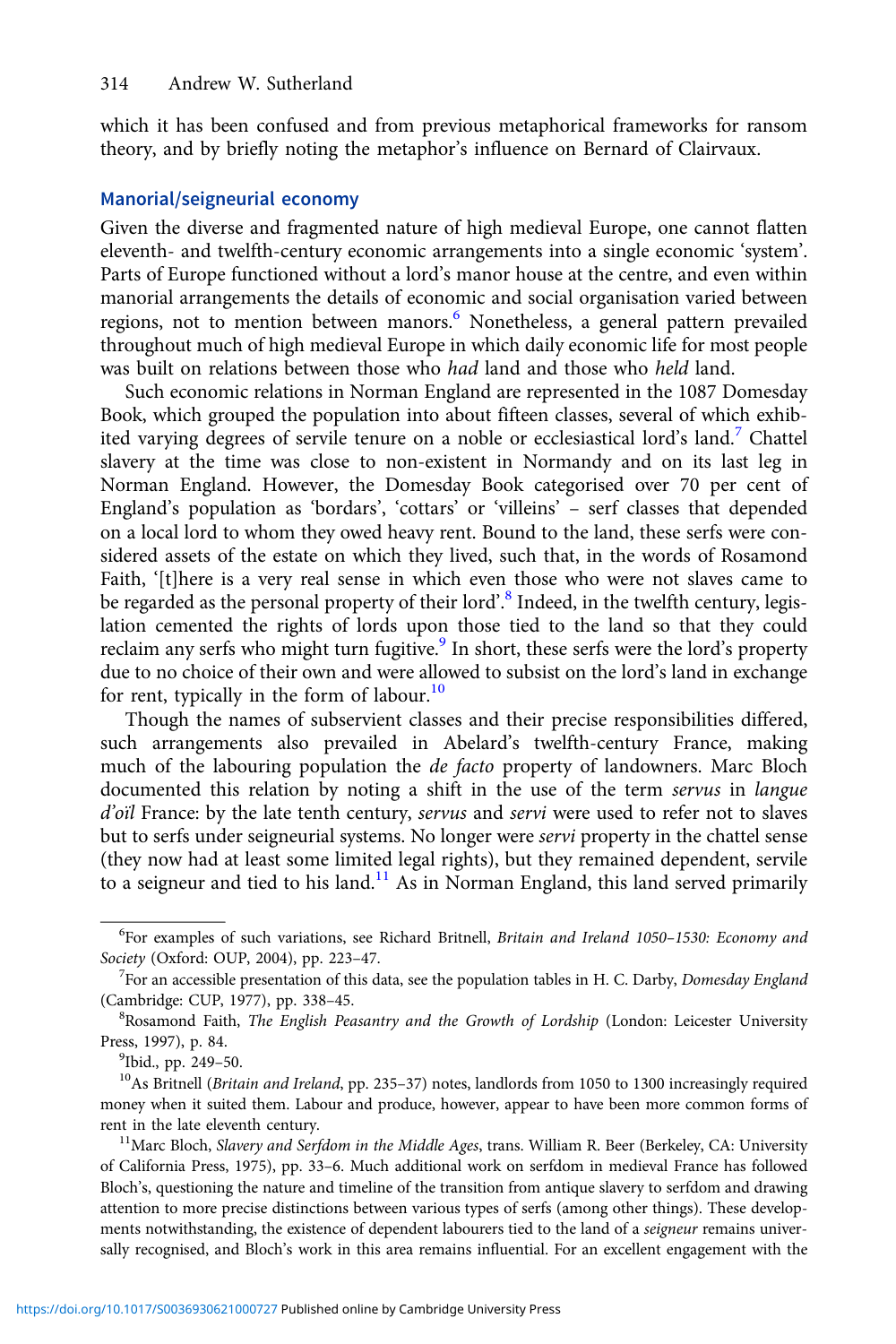to provide for the lord, and unfree people who held the land were considered property. In the words of one abbot from Vézelay concerning one of his serfs, 'he is mine from the soles of his feet to the top of his head'. <sup>12</sup> For the same reason, lords in northern France could also reclaim a fugitive serf no matter where that serf went.<sup>13</sup>

#### Anselm's Cur Deus Homo

Such economic arrangements shaped Anselm's daily experience, not simply because manorialism obtained throughout most of high medieval Europe, but also because Anselm himself held a fair share of manorial authority as the abbot of Bec (in Normandy) and then as archbishop of Canterbury (in Norman England). In both roles, Anselm would have been responsible for the operations of his abbey's estate, though he likely delegated administrative duties to other officials.<sup>14</sup> One can thus expect the workings of manorial economy to impact his thought, at least insofar as this economy was part of the water in which he swam.

Indeed, the method Anselm adopts in Cur Deus Homo primes him to draw explicitly from such water – that is, features of high medieval life that were widely taken for granted. Anselm sought not only to enrich the contemplation of fellow monastics but to prepare them 'to give satisfaction to all who ask the reason for the hope that is in us' (CDH 1.1), and he introduces the work's first book as 'contain[ing] the objections of unbelievers who reject the Christian faith because they think it militates against reason' (CDH preface). Recent scholarship has taken these statements increasingly seriously, arguing that Cur Deus Homo truly intended at least in part to teach effective apologetic responses to non-Christians Anselm had encountered, and that this purpose shaped Anselm's argument in significant ways.<sup>15</sup> In his own famous phrasing, for instance, Anselm proceeds remoto christo or 'supposing Christ were left out of the case' (CDH preface). Thus, although monotheistic logic – of the most general sort shared by the medieval Latin West, Jews, Muslims and Greek philosophy – remains throughout Cur Deus Homo, Anselm refused to use revealed details of Christ and the incarnation as premises so that unbelievers could not reject his arguments out of hand.<sup>16</sup>

This intent appears clearly in Anselm's rejection of ransom theory in Cur Deus Homo 1.6–7. The heart of his objection is a resistance to the notion that the devil had any real rights over humankind – which Anselm presents as a stumbling block to unbelievers who found it inconsistent with Christian claims about God's

relevant secondary literature, see Dominique Barthélemy, The Serf, the Knight, and the Historian, trans.<br>Graham Robert Edwards (Ithaca, NY: Cornell University Press, 2009), pp. 68-136.

<sup>&</sup>lt;sup>12</sup>Bloch, Slavery and Serfdom, p. 58.<br><sup>13</sup>Ibid., pp. 60–61. Practical difficulties certainly attended the exercise of this principle in some cases. For the present purposes, it is the principle, well established in studies of seigneurialism, that matters. <sup>14</sup>Indeed, the Domesday Book lists the archbishop as the lord of Canterbury and reports the same sort of

demographic data as it did for nobles' estates, numbering the population of villeins and other serf groups. 15Which non-Christians remains subject to widespread debate, with conclusions ranging from Jews and

Muslims to doubting Christians or schismatics. See, for instance, F. B. A. Asiedu, 'Anselm and the Unbelievers: Pagans, Jews, and Christians in the Cur Deus Homo', Theological Studies 62/3 (2001), pp. 530–48; David S. Hogg, 'Christology: The Cur Deus Homo', in Francesca Murphy (ed.), The Oxford Handbook of Christology (Oxford: OUP, 2015), pp. 208–11; Anna Sapir Abulafia, 'St Anselm and Those Outside the Church', in David M. Loades and Katherine Walsh (eds), Faith and Identity: Christian Political Experience (Oxford: Blackwell, 1990).<br><sup>16</sup>Eileen C. Sweeney, Anselm of Canterbury and the Desire for the Word (Washington, DC: Catholic

University of America Press, 2012), p. 280.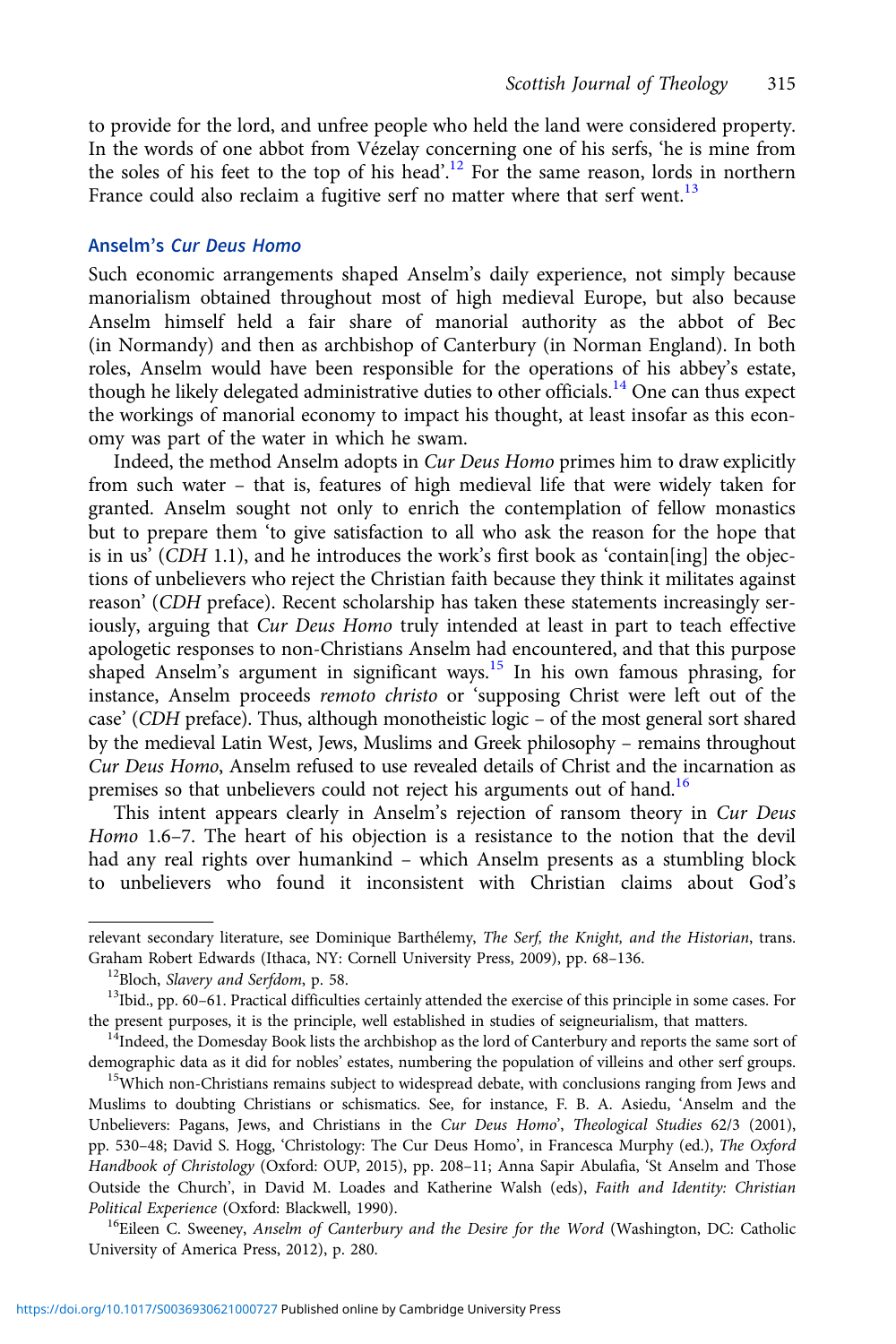omnipotence, wisdom and creation of all things by command. Anselm then offers four reasons, at least three of which do not depend on Christian teaching, to reject ransom theory and thereby respond to such objections. First, the devil cannot justly hold humans captive, for he unjustly stole them from their rightful master; second, the devil's punishment of humankind is not just (even though humans deserve justly to be punished) because he punishes out of malice rather than a love of justice; third – where Anselm appears to lapse briefly into uniquely Christian argumentation – the bond against humans cited in Colossians 2:14 comes not from the devil but from God; and fourth, just as there is no injustice in a good angel, there is no justice in a bad one  $(CDH\ 1.7).^{17}$ 

The logic driving the opening argument is clearly economic. Anselm acknowledges that one could perhaps speak of God needing to make a payment to the devil in order to free humanity justly – *if* 'the devil, or man, were his own master, or belonged to someone other than God, or was permanently in the power of someone other than God'. However, 'neither the devil nor man belongs to anyone but God, and … neither stands outside God's power' (CDH 1.7). Thus, although Anselm retains some sense in which humanity is captive to the devil – humanity was conquered by the devil, and God allows the devil to administer the punishment humanity deserves – he does not conceive of the devil as humankind's master or owner. Undoubtedly, one could find theological recourse to justify this perspective within the ambit of medieval European monotheism.<sup>18</sup> But Anselm makes no such appeal. Instead, he offers this explanation, which is worth quoting at length:

what action did God need to take with, concerning, or in the case of, someone who was his own, apart from punishing this servus of his who had persuaded his fellowservus to desert his master and come over to join him, and had treacherously taken in the fugitive and, a thief himself, had received a thief along with the stolen property of his master? For they were both thieves, since one was stealing his own person from his master at the instigation of the other.<sup>19</sup>

In this argument, humans and the devil are both considered property, God is the master of this property, human flight from God is presented as fugitivity and God holds the inalienable right simply to reclaim God's fugitive property – features which together comprise an unmistakably manorial picture of the relations between a lord and his serf or villein (either of which would be a viable translation for servus in the late eleventh century).

The significance of Anselm's choosing this economic framework becomes particularly clear when juxtaposed with another that influenced the received ransom tradition: the redemption of debt slaves. Proponents of ransom theory of course interpreted the biblical language of ransom and redemption in a variety of ways (to which I will return later), but in this prominent line of interpretation, Christ frees humanity from debt

<sup>&</sup>lt;sup>17</sup>I count Anselm's third reason as specifically Christian because it appears to function as a sort of theological interpretation: Anselm argues that the 'bond of the decree' must be a bond owed to God because the decree must be a decree by God's just judgment. As C. W. Marx has noted, this argument challenges a traditional reading of the verse employed by figures such as Leo the Great. See Marx, *Devil's Rights*, p. 19. <sup>18</sup>One might appeal, for instance, to a basic doctrine of creation – God need not transact with the devil,

for the devil is God's creature – as does Hopkins, St Anselm, p. 189. <sup>19</sup>Anselm, *CDH*, 1.7.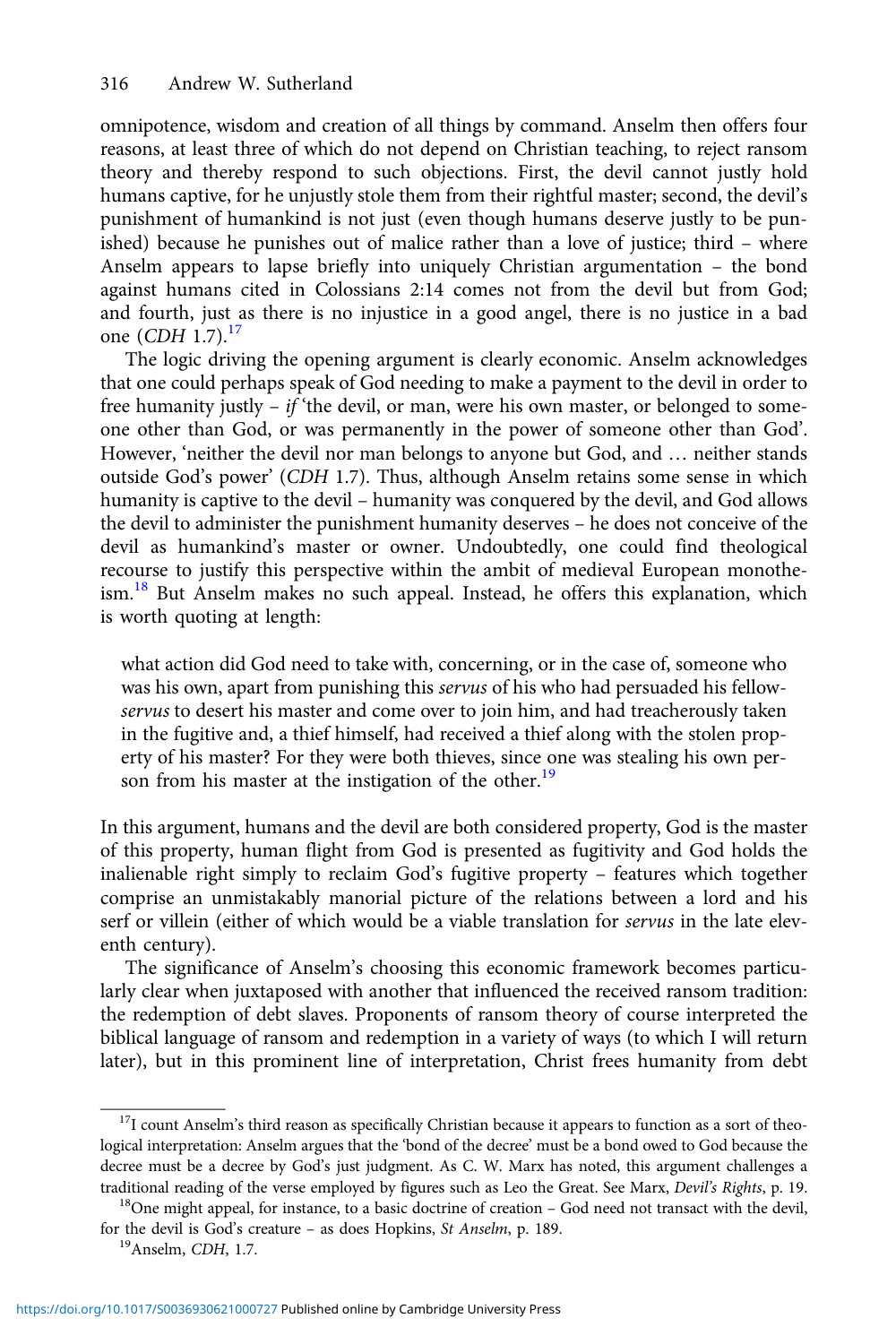slavery to the devil by buying humanity back.<sup>20</sup> Origen of Alexandria makes such an idea explicit in a homily on Exodus 15 when he explains that humans, by sinning, received the money of Satan and in so doing were bought as the devil's slaves.<sup>2</sup> With his blood Christ paid the price required for their release. Albeit with modifications and additions, this line of interpretation continued in figures such as Gregory of Nyssa and Augustine.<sup>22</sup> In the words of the latter: 'it is certainly just that the debtors, whom he [the devil] held, should be set free, since they believed in Him whom he slew without any debt'. Since only dying can free one from the debt of death, Christ proceeds 'to His passion, in order that He might pay for us, the debtors, that which He Himself did not owe'.<sup>23</sup> As Devin Singh has emphasised, debt slavery provides more than an evocative image in such accounts: though the devil remains a tyrant, humanity's initial fall into slavery is considered just in the same way ordinary debt slavery was considered just, and God redeems through a just counter-process.<sup>24</sup> Though deceived, humankind chose to sell itself; because it would be unjust simply to take such a slave from its master without payment, God redeems humankind by paying the ransom price. $^{25}$ 

In both this debt-slavery scenario and Anselm's manorial one, humankind occupies a position construed more or less as property, but whether or not God must render the devil payment is determined by what sort of property humans are. To this end, Anselm's manorial economic framework entails two key differences. First, whereas the logic of debt slavery grants the devil rights over those he enslaved by virtue of their choice to sell themselves, Anselm's manorial economy allows no such sale; human property is already tied inextricably to one lord's estate, such that the lord can rightfully reclaim such property wherever it goes unless he decides to release it. The property's 'choice' of a new master is null and void. (Thus Anselm's suggestion that there is no sense in drawing attention to human free will in the fall.) Second, Anselm locates the devil himself in a different social position: rather than another potential master, the devil himself is a servus – which closes off any remaining potential for his possessing humankind.<sup>26</sup> Even if God approved a transfer of God's servi, the devil's own status as property made him categorically unable to own another servus.

redemption is clearest in Nyssen's explanation in Address 22 that '[e]ven as those who have sold their own liberty for a price are justly slaves of those that bought them, [so] it is not right for them or for anybody else to claim liberty on their behalf'. Singh, *Divine Currency*, p. 154.<br><sup>26</sup>This element of Anselm's logic carries into his proposed picture of redemption: though God in Christ

ultimately conquers the devil, this conquest is discussed in terms of Christ's humanity rather than his divinity. To defeat the devil is to resist his temptations to sin (humanity's task), and it is humankind, not God, that must conquer the devil (which paints him primarily as humanity's enemy; CDH 1.22). In these ways,

<sup>&</sup>lt;sup>20</sup>For prominent patristic variations on ransom theory, see Eugene TeSelle, 'The Cross as Ransom', Journal of Early Christian Studies 4/2 (1996), pp. 147–70; note also the medieval variations on the 'rights of the devil' documented by Colish, *Peter Lombard*, pp. 455–9.<br><sup>21</sup>*Exodus Homily VI.9*; compare *Genesis Homily XIII.4*.<br><sup>22</sup>For Nyssen's treatment, see his *Address on Religious Instruction* §§20–6.<br><sup>23</sup>Augustine, *The* 

Press, 1963), 13.14.18. In some articulations of this process, this payment secures humankind's freedom; in others, Satan's killing Christ overreaches his rights on humankind (because of Christ's concealed divinity, his sinlessness, or both) and by this injustice loses his just claim over the rest of humanity. At different times, Augustine uses both versions. The latter appears to have been more influential upon Gregory the Great's seminal *Moralia in Job* and the sententia of Ralph of Laon that Anselm appears to quote.<br><sup>24</sup>Devin Singh, *Divine Currency: The Theological Power of Money in the West* (Stanford, CA: Stanford

University Press, 2018), pp. 132–65, esp. 145–55.<br><sup>25</sup>For Singh, the importance of debt slavery for justifying humanity's bondage and God's method of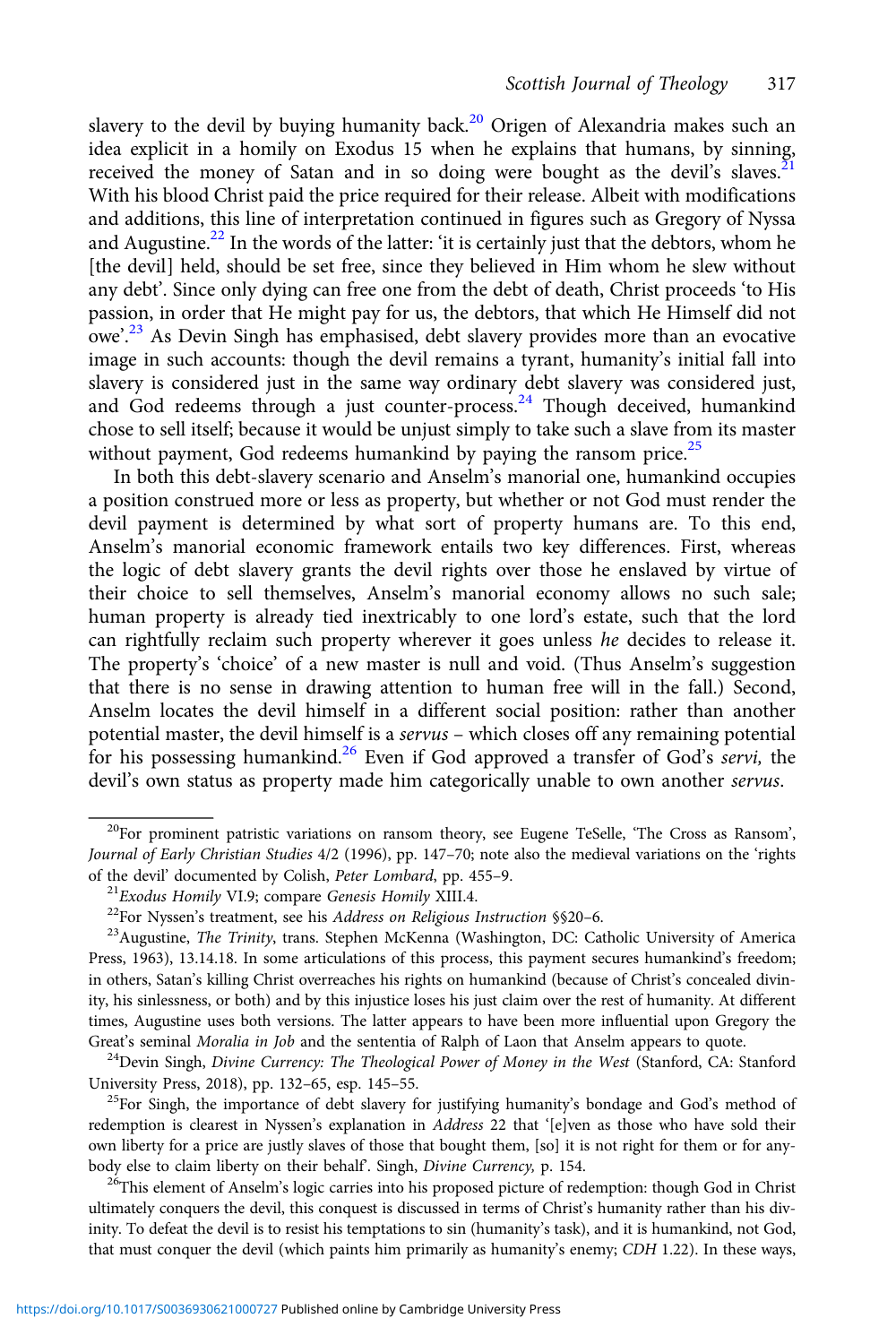This is not to say Anselm thought of the received ransom tradition as based on a false economy or the wrong economy, humanly speaking. Neither did he lack theological motives to reject the idea of the devil justly possessing humankind. However, economy and theology alike shape the imagination, and Anselm's methodology clears space for an explicit mixture of theological and economic reasoning. As Anselm attempted to address the concerns of unbelievers about Christian beliefs, the manorial lord's ownership of serfs – something widely understood and taken for granted regardless of religious belief – offered a common-sense analogue, making it a natural ally for his task.

## Abelard's Romans commentary

Though writing in a different context and for a different purpose, Abelard makes a similar move as he rejects ransom theory in his Expositio in Epistolam ad Romanos, which dates to his time teaching in Paris at the school of Sainte Geneviève. Likely written for young clerics at this school, the commentary follows a mix of traditional and novel expositional methods. On the one hand, Abelard frequently draws from medieval and patristic theological tradition, and he uses long-standing techniques for interpreting scripture. On the other hand, he uses dialectics much more prominently than did his contemporaries.<sup>27</sup> Abelard also interjects into his commentary dozens of *quaestiones*, many of which included dialectical reasoning, at points where the biblical text may be seen as unclear or where students had raised questions.<sup>28</sup> These methods yield a result similar to Anselm's insofar as they make room for reasoning not limited to scriptural evidence or theological tradition – perhaps even more so than did Anselm. Peter Cartwright observes that, at times, 'morality has as much force as logic', for instance.<sup>29</sup> Dialectical reasoning, further, often serves to deny received interpretations and doctrinal claims. Young clerics were to do the same when necessary, using critical thinking and common sense to navigate between true and false Christian teaching.

Abelard does just this in the famous quaestio following Romans 3:26, where he rejects ransom theory. After commenting on the meaning of the phrase 'him who by faith belongs to Jesus Christ', Abelard introduces the 'greatest question in the passage, namely, what is that redemption of ours through the death of Christ?'<sup>30</sup> His response to this question then takes redemptio literally as buying back and contemplates from whom God redeemed humankind and 'with what justice [God] freed us from that one's power, or if you will, what price did he give which the other wished to receive'.<sup>31</sup> 'It is said' introduces a notion of ransom passed down from patristic theology: God bought humankind back from the devil, who owned humankind because Adam voluntarily subjected himself to the devil by obeying him, thereby giving the devil rights over all future generations. Abelard then introduces a series of objections to the received doctrine through repeated questioning. First, the devil could not torment the elect; second,

too, the devil for Anselm is no challenger to God. The issue for God regarding the devil is rather humanity's

failure to defeat him.<br><sup>27</sup>Steven R. Cartwright, 'Introduction', in Peter Abelard, *Commentary on the Epistle to the Romans*, p. 30.<br><sup>28</sup>Using *quaestiones* was not itself a novum, but the sort of dialectical reasoning Abe entiates his use of quaestiones from that of others. G. R. Evans, The Language and Logic of the Bible: The *Earlier Middle Ages* (Cambridge: CUP, 1996), pp. 126–7.<br><sup>29</sup>Cartwright, 'Introduction', p. 31.<br><sup>30</sup>Abelard, *Romans*, p. 164. As with *CDH*, I alter the translation only to reinsert the original Latin where

relevant.<br><sup>31</sup>Ibid.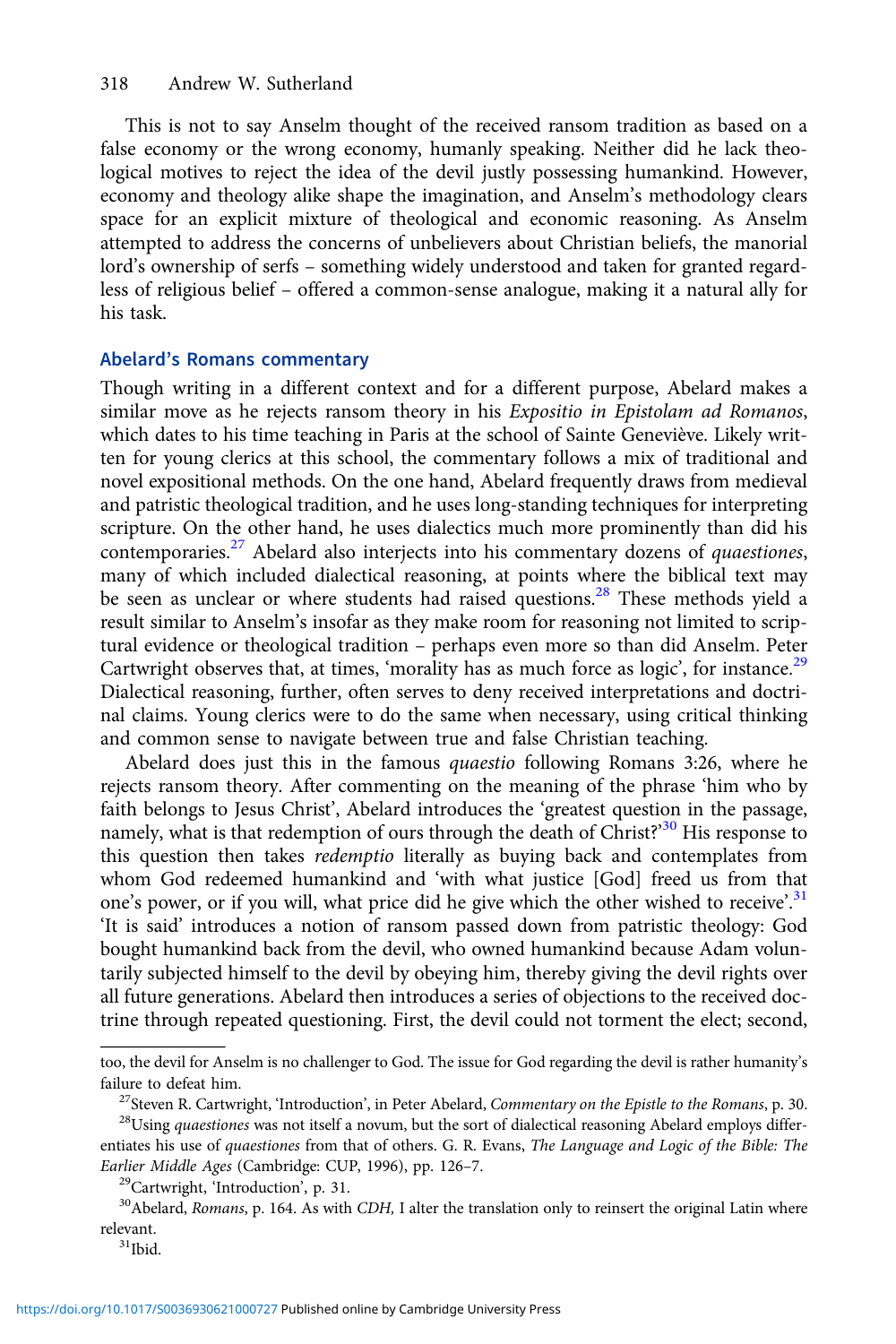the deserting of God by God's servi does not negate God's rights simply to reclaim them; third, the devil deserves punishment rather than rights over humankind for leading them astray; fourth, the devil cannot fulfil the promise of immortality he offered in exchange for humanity's obedience before the fall; and fifth, since humanity sinned only against God, all that is needed to redeem humanity is God's forgiveness.

Unlike Anselm, Abelard makes no attempt to argue remoto christo. Scriptural reasoning and Christian theological concepts prove crucial in Abelard's first point, which is based on Luke 16:19–26 (namely, how could the devil hold absolute power over someone on the other side of the abyss between the elect and the reprobate if scripture says that none can cross it?).<sup>32</sup> However, much of Abelard's argument, including his claims about divine necessity, rests on the same manorial metaphor Anselm employed. Abelard refers to humankind as *iniqui servi* almost immediately in articulating the 'greatest question', and he follows his suggestion that the devil could possess humankind only by God's permission with the question 'if a servus wished to desert his lord and subject himself to the control of another, is he permitted to do this, so that the [original] lord may not seek him and bring him back by right?'<sup>33</sup> These references to fugitivity and the lord's rights, as well as the virtual absence of slavery from Northern France at this time, make clear that Abelard is referring to serfs rather than slaves with the term servi/servus and is thinking in terms of manorial economy, which predominated in France as in Norman England.

These terms inform at least three of Abelard's five objections and ultimately the adjustment he makes to the devil's role. In the second objection (quoted above), the right of lords over servi as property tied to their manors invalidates any claims the devil might have over humans based on their wilful choice. The lord's right to reclaim his property remains in perpetuity and allows him simply to bring deserters back; God, as lord over humankind, must similarly be able to reclaim those who desert God, without any additional requirements. Abelard's third objection then casts the devil as another servus: 'Who doubts that if the servus of a certain lord should lead his fellowservant astray with his persuasions and cause him to turn away from obedience to his own lord, how much more should the one leading astray be accused before his lord than the one led?<sup>34</sup> Unlike in the debt-slavery version of ransom theory that holds humanity chiefly responsible for freely choosing to sin, here the devil's deception deserves the determinative fault, being much worse than humankind's sin. Leading another servus to violate the obedience owed to the manorial lord cannot be justified by the free choice of the one led astray because of the latter's status as property. One serf might be given a degree of authority over the other, but 'by no means would it be proper' for this authority to be given to the deceiving servus.<sup>35</sup> Additionally, per Abelard's fifth objection to ransom theory, if the disobedience of humankind is only against its lord, then this lord can punish or forgive at will – which indeed Jesus did (even before his crucifixion) for the Virgin Mary, Mary Magdalene, and the paralytic of Matthew 9:2. Finally, in Abelard's adjustment, whatever ability the devil has to torment humanity can only be that allowed by the lord 'who handed man over to the devil for punishment as if to a jailer or torturer'.<sup>36</sup> Because such punishment requires permission from the lord,

- 
- 34Ibid., p. 165.

<sup>32</sup>Ibid., pp. 164–5. 33Ibid., p. 165.

<sup>35&</sup>lt;sub>Ibid.</sub>

<sup>&</sup>lt;sup>36</sup>Ibid.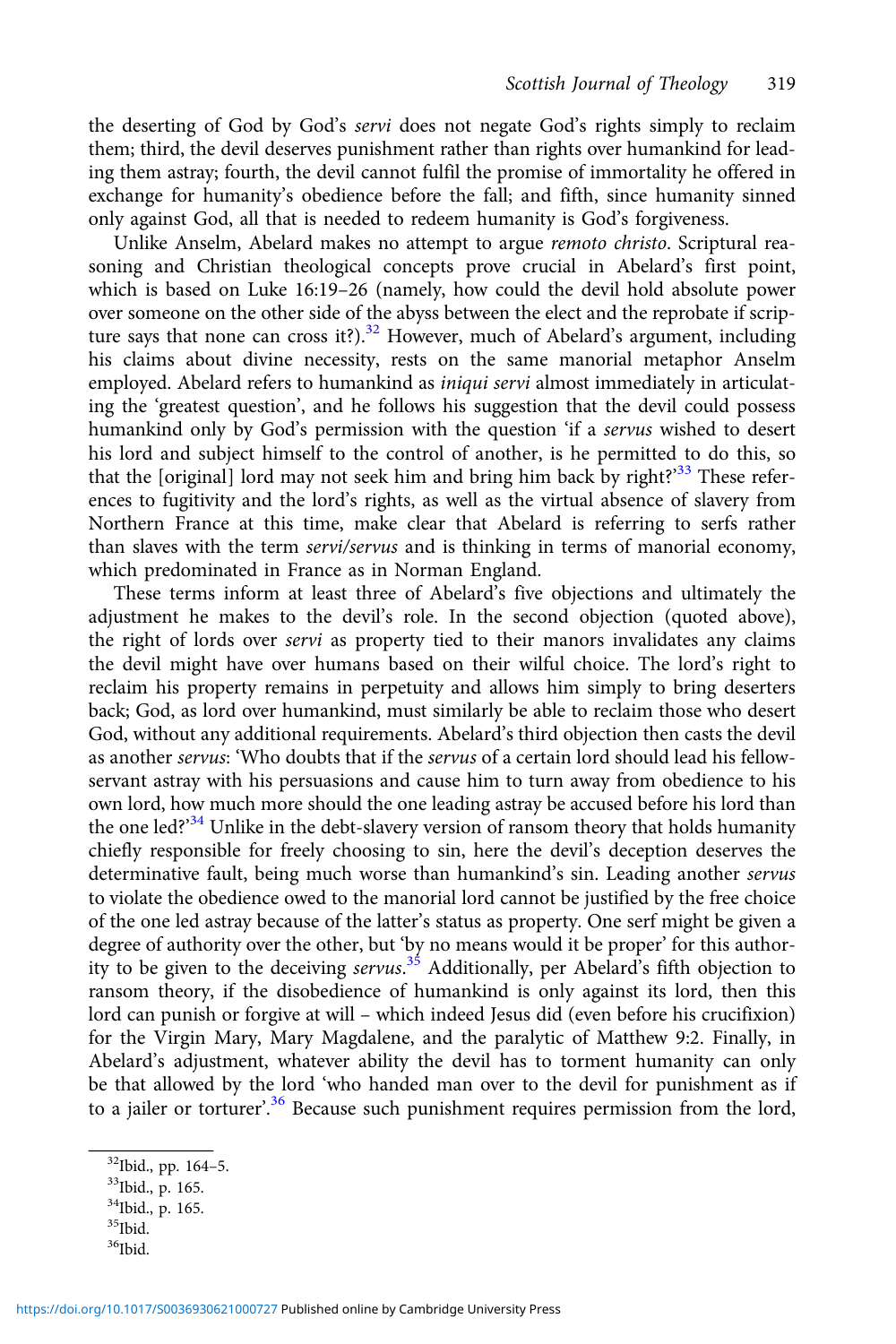reclaiming and thus redeeming humanity from the jailer entails no possibility of injustice to the devil.

In these ways, Abelard's objection to ransom theory, much like Anselm's, reconceived redemption largely based on manorial economy's capacity to map relations between humanity, God, and the devil. Abelard does not use Anselm's language of theft, but again humankind becomes the sort of property a servus would be under manorialism. Again, the devil himself becomes a servus. And again, this economic framework nullifies any possibility of the devil holding legitimate rights over humankind (for even more reasons than Anselm gives). Though now within a Christian theological attempt to evaluate Christian teachings rather than a demonstration of the reasonableness of Christian doctrine, manorial economic reasoning serves this specific theological purpose for Abelard as well as for Anselm.

## The impact of the metaphor

Connecting Anselm's and Abelard's imagery to manorial property relations highlights an important way in which each thinker's theology was impacted by daily economic life – a dimension of their historical contexts to which modern theology has typically given little attention (if not overlooked entirely), favouring instead more-familiar features of their contexts such as honour and tutelage. $37$  It bears emphasising, however, that the manorial reference Anselm and Abelard used in rejecting ransom theory differs from these features in significant ways. Since humans and the devil are cast as servi, the primary issue that Anselm's and Abelard's metaphor foregrounds cannot be obedience or the display of honour. For the moment, at least, the Lord of lords is cast not as a king to honour and obey but as the lord of a manor who retains rights to his property. High medieval concepts of honour obviously remain influential on the theologians' respective works. However, the property relations of manorial economy served a theological function honour did not: emphasising that the devil can in no sense rightfully possess humankind, regardless of humankind's choice. To take the terms of the metaphor literally, so much is true not because God's servants owe God honour and obedience but because no action by any other party can invalidate God's ownership of human servi.

Indeed, previous metaphorical frameworks for ransom theory could not refute the devil's rights on their own. This applies not only to the debt-slavery model considered above but also to military and political frameworks popular in medieval accounts of redemption by ransom. As R. W. Southern explains, many such accounts presented sin and redemption as functioning in ways similar to the feudal practice of diffidatio whereby vassals might renounce allegiance to one overlord in favour of another. By

 $37$ This is particularly true for the study of CDH. Since at least the beginning of the twentieth century, Anselm's thought has been decried for its reliance on 'feudal' logic, though this purported feudal influence has increasingly been called into question since John McIntyre's St Anselm and his Critics: A Re-Interpretation of the Cur Deus Homo (Edinburgh: Oliver & Boyd, 1954), with many interpreters now favoring monastic concepts from Benedict's Rule as the true influences on Anselm's thought. (See David L. Whidden III, 'The Alleged Feudalism of Anselm's Cur Deus Homo and the Benedictine Concepts of Obedience, Honor, and Order', Nova et Vetera, English Edition 9/4 (2011), pp. 1055–87.) The present article's findings corroborate claims for the impact of Anselm's monastic life on his theology, though in a more holistic way that exceeds relationships between an abbot and the religious under his care, bringing Anselm's administrative responsibilities into the picture, as well. As abbot and then archbishop, Anselm was not only a father to monks but also an ecclesiastical lord to servi on an estate; both positions impacted his understanding of 'why God became human'.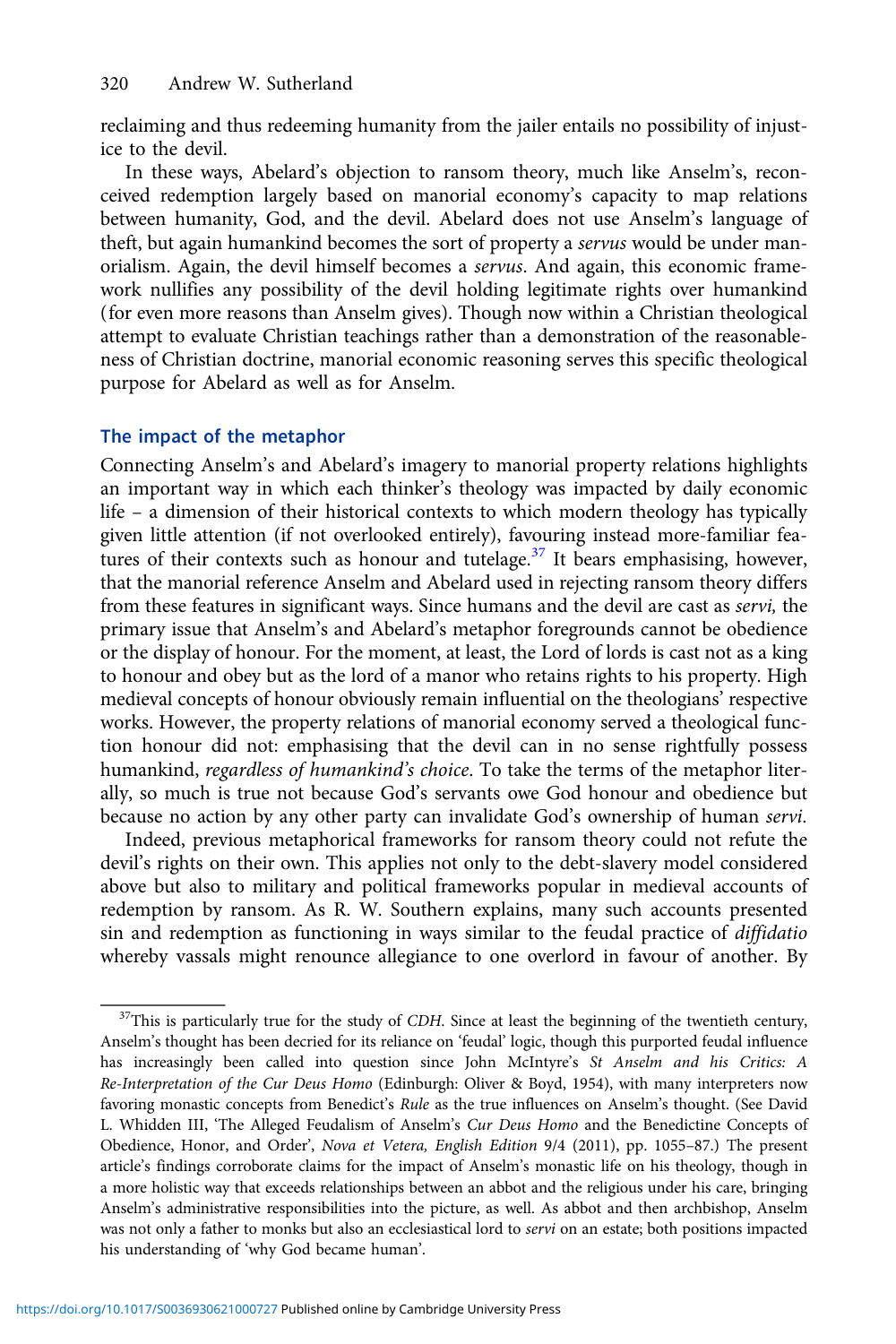sinning, humans voluntarily withdrew themselves from the service of God and submitted to the devil instead.

[God] did not acquiesce to this state of affairs; it meant war – but still, the rules of diffidatio having been observed, the war must be fought according to the rules ... The command over Man [sic] which the Devil had acquired by a voluntary cessation, could only be lost in one of two ways: either Man could go back on his choice and voluntarily turn again to God; or the Devil could himself forfeit his claim by abusing his power and breaking the rules by which he held mankind in fee. But Man's tragedy consisted precisely in the impossibility of a voluntary return.<sup>38</sup>

In this framework, much like that of selling oneself into debt slavery, humanity's rank allows for human choice to justify the devil's claim. If humans are vassals owing honour and allegiance to an overlord, there is a precedent upon which they may reject this overlord's authority and submit to another, in which case the original overlord must reclaim his subjects by a just counter-process. As servi tied to a manor, however, humans owe a debt to God in perpetuity and must work the land to pay it, with no possibility for escape or transfer to another's service apart from God's consent. The specific relations of lord and serf that characterise manorialism are thus integral to the point Anselm and Abelard are making. Manorial ownership closed off all possibilities for the devil to have rights rooted in the decision of any party other than God.

This metaphorical shift is not limited to Anselm and Abelard. Even Bernard of Clairvaux, who maintained that God redeemed humanity from the devil's possession, conceded God's absolute ownership as manorial lord in his vehement letter to Pope Innocent condemning Abelard. Here Bernard took issue with several of Abelard's key teachings, as well as his theological method on the whole, presenting Abelard as a 'new theologian' who gave imbalanced attention to dialectics and scrutinised mysteries of the faith (such as the redemption) that should not be subjected to scrutiny (Letter 190, 1.1–2).<sup>39</sup> Against Abelard's claim that the devil had no power over humans except by God's permission, Bernard deployed a series of scriptural quotations proving the devil indeed held just power over humankind from which the Son came to free us by purchasing our redemption. Yet Bernard conceded that the devil's will was not just, 'but the Lord is just, who permitted the subjection' (Letter 190, 5.14). It has been widely observed that in this way Bernard's ransom theory differs from that of many patristic writers. In fact, he stated plainly that God *could* have simply reclaimed humanity from the devil by right without any injustice (injuria) to the devil (Letter 190, 8.19). That God chose this method of redemption over another is a mystery one must simply accept. By granting this possibility, as C. W. Marx observes, Bernard departed from the 'old formula' in which the devil held a right of possession over humankind – much like Anselm and Abelard did.<sup>40</sup> In fact, as Bernard later scoffed,

<sup>&</sup>lt;sup>38</sup>R. W. Southern, *The Making of the Middle Ages* (London: Arrow Books, 1959), pp. 234–5.<br><sup>39</sup>See Constant J. Mews, 'Bernard of Clairvaux and Peter Abelard', in Brian Patrick McGuire (ed.), A

Companion to Bernard of Clairvaux (Leiden: Brill, 2011), p. 143. Citations of Bernard's letter follow the translation and chapter and paragraph numbering from Bernard of Clairvaux, 'Letter 190 To the Same, Against Certain Heads of Abaelard's Heresies', in Life and Works of Saint Bernard, Abbot of Clairvaux, ed. John Mabillon, trans. Samuel J. Eales (London: Burns & Oates, 1889), pp. 656-91.<br><sup>40</sup>Marx, *Devil's Rights*, p. 23.